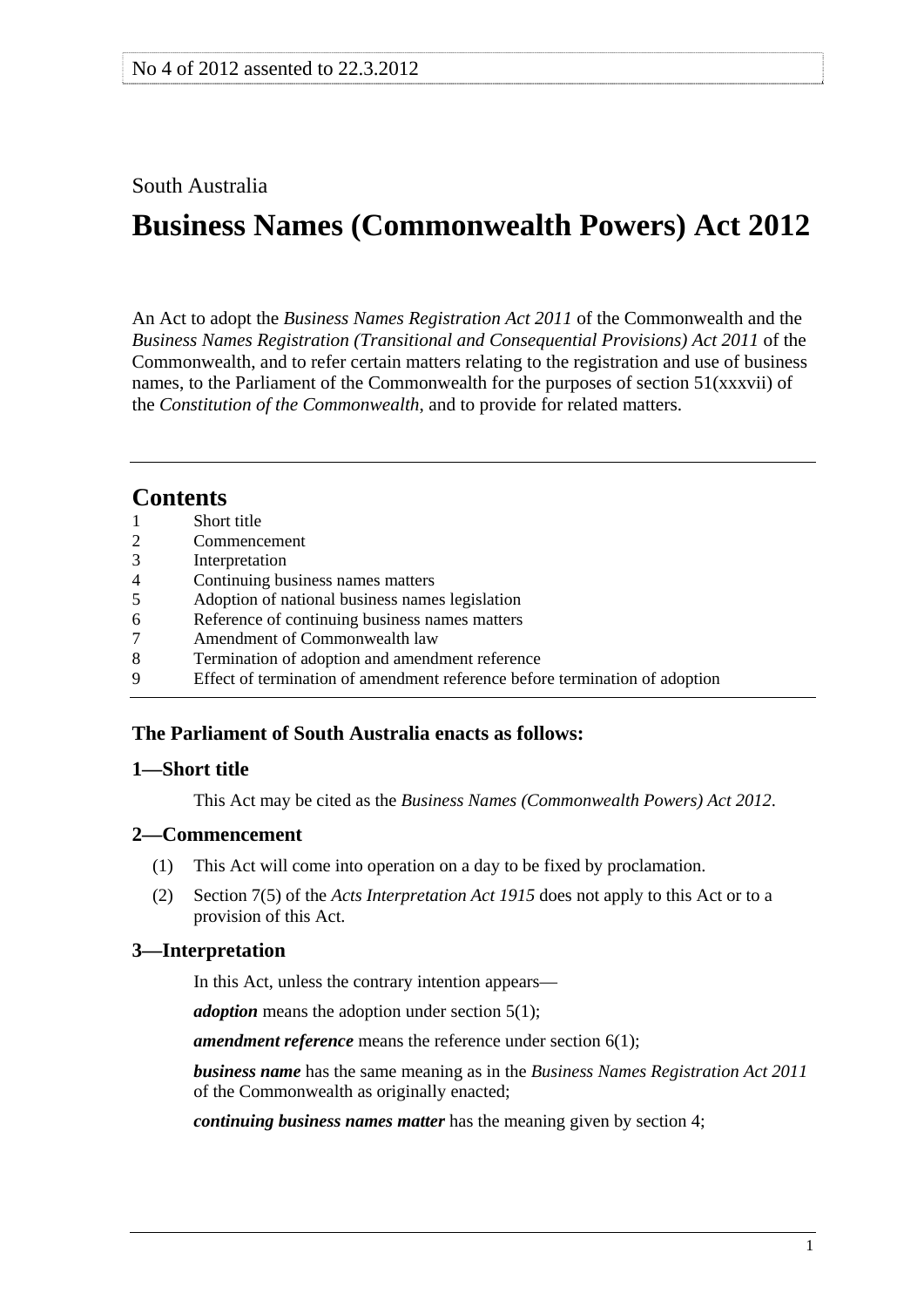*entity* includes an individual, body corporate or unincorporate, partnership or anything that is an entity within the meaning of the *Business Names Registration Act 2011* of the Commonwealth as originally enacted;

*exemption provision* means a provision in the terms, or substantially in the terms, of section 19(5) or section 20(3) of the *Business Names Registration Act 2011* of the Commonwealth as originally enacted;

*express amendment* of the national business names legislation means the direct amendment of the text of the national business names legislation (whether by the insertion, omission, repeal, substitution or relocation of words or matter) by another Commonwealth Act, but does not include the enactment by a Commonwealth Act of a provision that has or will have substantive effect otherwise than as part of the text of the national business names legislation;

*government body* means—

- (a) the State or an agency or authority of the State or of the State acting jointly with the Commonwealth, another State or a Territory; or
- (b) a council or a subsidiary of a council (within the meaning of the *[Local](http://www.legislation.sa.gov.au/index.aspx?action=legref&type=act&legtitle=Local%20Government%20Act%201999)  [Government Act 1999](http://www.legislation.sa.gov.au/index.aspx?action=legref&type=act&legtitle=Local%20Government%20Act%201999)*);

*national business names instrument* means any instrument (whether or not of a legislative character) that is made or issued under the national business names legislation;

*national business names legislation* means—

- (a) the *Business Names Registration Act 2011* of the Commonwealth; and
- (b) the *Business Names Registration (Transitional and Consequential Provisions) Act 2011* of the Commonwealth,

as in force from time to time;

*notified State register* means a register that is maintained under a State law and is a notified State/Territory register within the meaning given by section 6 of the *Business Names Registration Act 2011* of the Commonwealth as originally enacted;

*registration* means the inclusion of information in any system for the recording of information (whether in written or electronic form);

*relevant version of the national business names legislation* means—

- (a) the *Business Names Registration Act 2011* of the Commonwealth; and
- (b) the *Business Names Registration (Transitional and Consequential Provisions) Act 2011* of the Commonwealth,

as in force immediately before the commencement of [section 5](#page-2-0);

**State law** means an Act of the State, or an instrument made under an Act of the State, whenever enacted or made and as in force from time to time:

*taxes* means taxes, duties, charges or other imposts, however described.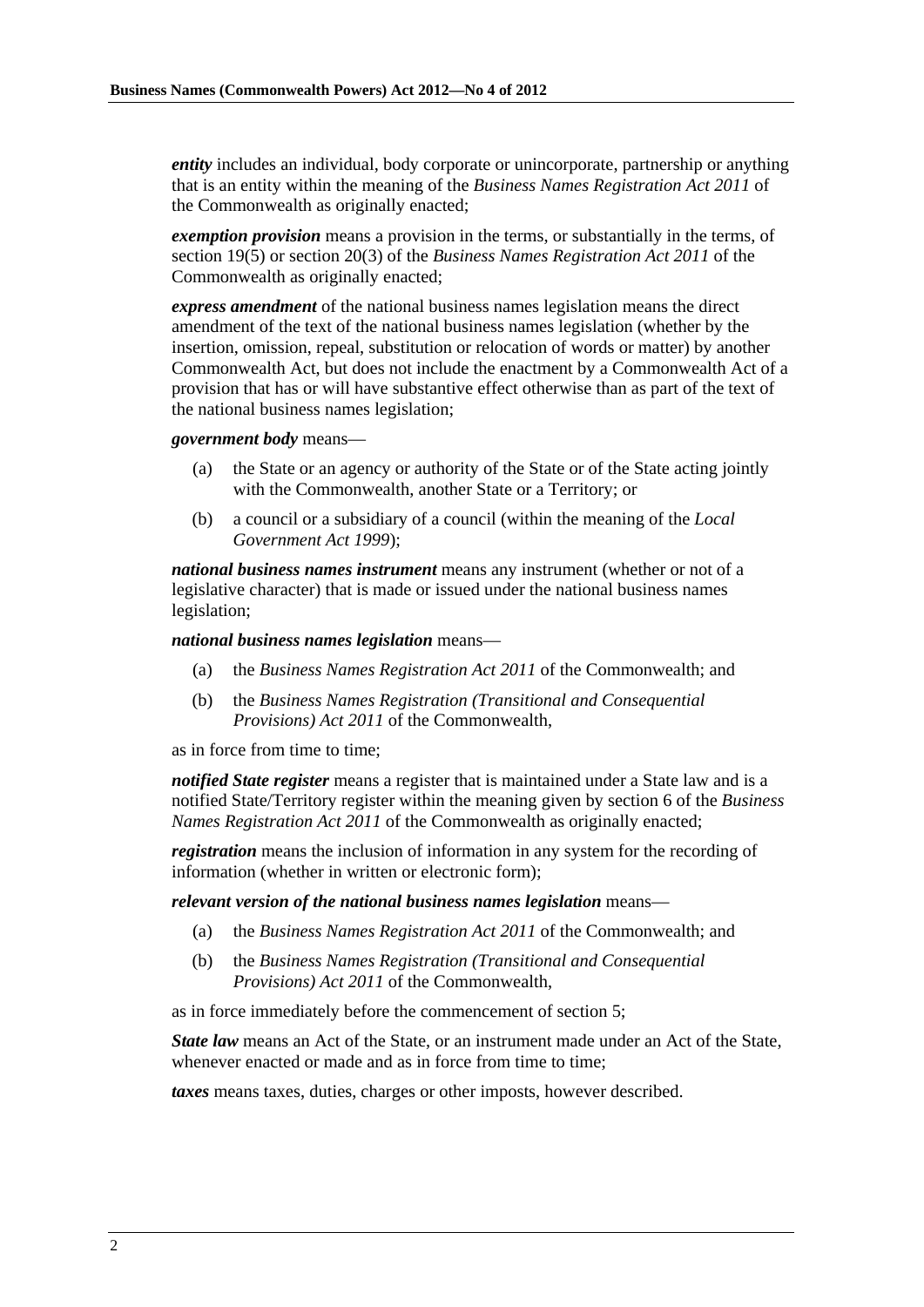#### <span id="page-2-0"></span>**4—Continuing business names matters**

- (1) Each of the following matters is a *continuing business names matter* to the extent that it is included in the legislative powers of the Parliament of the State:
	- (a) the registration of business names;
	- (b) the regulation of the use of business names to assist entities who engage with an entity carrying on a business under a business name to identify the entity;
	- (c) the regulation of the use of business names to assist entities who engage with an entity carrying on a business under a business name to contact the entity;
	- (d) the regulation of the use of business names to reduce the risks that arise from an entity carrying on a business under a name that is not the entity's own;
	- (e) the prohibition or restriction of the use of business names that are undesirable, offensive or confusing;
	- (f) the prohibition or restriction of the use of business names by an entity because—
		- (i) the entity has engaged in unlawful conduct, or
		- (ii) a person involved in the management of the entity has engaged in unlawful conduct.
- (2) However, none of the following matters is a continuing business names matter:
	- (a) the imposition of a restriction on a government body affecting the ability of the body to carry on business under a name;
	- (b) the imposition of a restriction on an entity affecting the ability of the entity to carry on business under a name registered to the entity on a notified State register;
	- (c) the imposition of a restriction on an entity affecting the ability of the entity to carry on business under a name that is specified as the name of the entity in a State law;
	- (d) the imposition of an obligation on a government body to include a name in a communication or to display a name;
	- (e) the imposition of an obligation on an entity to include in a communication, or to display, a name that is registered to the entity on a notified State register;
	- (f) the imposition of an obligation on an entity to include in a communication, or to display, a name that is specified as the name of the entity in a State law;
	- (g) the omission of an exemption provision without the insertion of an equivalent provision, or the imposition of a limitation on the operation of an exemption provision;
	- (h) any matter relating to the imposition or payment of taxes under a State law.

#### **5—Adoption of national business names legislation**

 (1) The relevant version of the national business names legislation is adopted within the meaning of section 51(xxxvii) of the *Constitution of the Commonwealth*.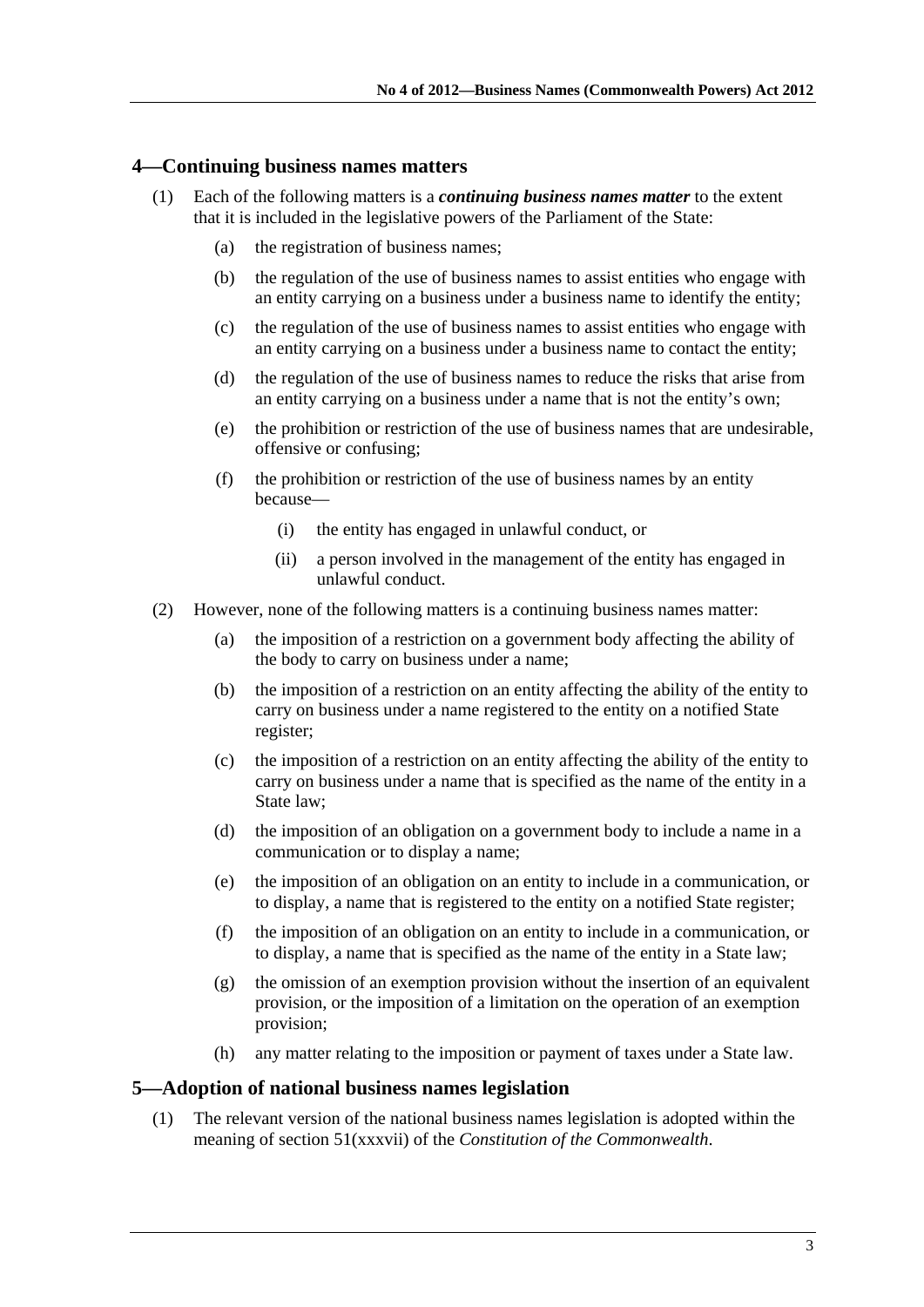- <span id="page-3-0"></span> (2) The adoption has effect for a period—
	- (a) beginning when this section commences; and
	- (b) ending at the end of the day fixed under section  $8(1)(a)$  or [\(c\)](#page-3-0) as the day on which the adoption is to terminate,

but not longer.

#### **6—Reference of continuing business names matters**

- (1) Each continuing business names matter is referred to the Parliament of the Commonwealth, but only to the extent of the making of laws with respect to the matter by making express amendments of the national business names legislation.
- (2) The reference of a matter under [subsection \(1\)](#page-3-0) has effect only if and to the extent that the matter is not included in the legislative powers of the Parliament of the Commonwealth (otherwise than by a reference for the purposes of section  $51(xxxvii)$ ) of the *Constitution of the Commonwealth*).
- (3) Despite any provision other than [section 9\(4\)](#page-4-0), the amendment reference has effect for a period—
	- (a) beginning when this section commences; and
	- (b) ending at the end of the day fixed under section  $8(1)(a)$  or [\(b\)](#page-3-0) as the day on which the amendment reference is to terminate,

but not longer.

#### **7—Amendment of Commonwealth law**

It is the intention of the Parliament of the State that—

- (a) the national business names legislation may be expressly amended, or have its operation otherwise affected, at any time by provisions of Commonwealth Acts the operation of which is based on legislative powers that the Parliament of the Commonwealth has apart from a reference of any matters for the purposes of section 51(xxxvii) of the *Constitution of the Commonwealth*; and
- (b) the national business names legislation may have its operation affected, otherwise than by express amendment, at any time by provisions of national business names instruments.

#### **8—Termination of adoption and amendment reference**

- (1) The Governor may, at any time, by proclamation, fix a day as the day on which—
	- (a) the adoption and the amendment reference are to terminate; or
	- (b) the amendment reference is to terminate; or
	- (c) the adoption is to terminate (if the amendment reference has been previously terminated).
- (2) A day fixed under [subsection \(1\)](#page-3-0) must be no earlier than the first day after the end of the period of 6 months beginning with the day on which the proclamation is published.
- (3) The Governor may, by proclamation, revoke a proclamation published under subsection  $(1)$ .